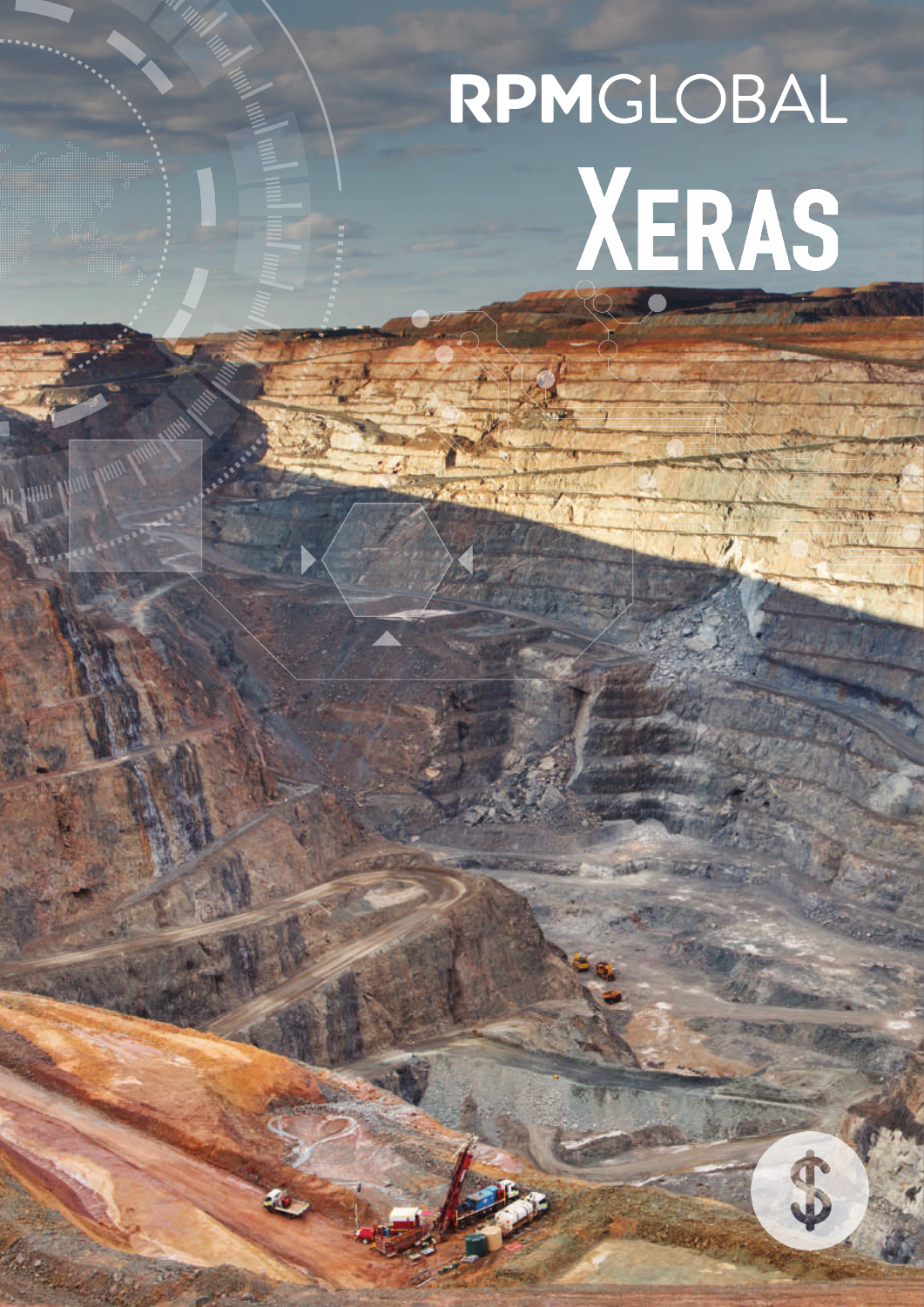For nearly 30 years, XERAS has been the financial modelling tool of choice for the cost-focused mining company. XERAS provides a rigorous yet flexible strategic modelling environment designed specifically for the mining industry. XERAS complements your financial planning process by applying control, consistency and transparency and allows for effective corporate governance.

# **Benefits**

*Our collaborative promise to you is to blend our deep mining knowledge and financial expertise with your vision and high standards to deliver a strategic, life-of-mining tool of choice.*

With decades of experience and an in-depth understanding of the financial challenges the mining industry presents, we know the tests you face and the answers you need. XERAS represents a best practice approach to strategic modelling and life of mine planning.

**Get Results** fast using XERAS' easy to use, intuitive interface.

Reduce Risk through powerful auditing tools and strong corporate governance.

**Ensure Consistency** by separating business rules and logic from data.

Gain Visibility into the underlying assumptions using XERAS' unique drill-down feature.

Drive Corporate Standards in fiscal management and reporting.

Increase Net-Present Value with the analysis of alternate scenarios.

## Features

XERAS caters for multiple options. Users can make adjustments to variables such as mine production options, different mining methods, and specific equipment options ensuring complete confidence in results.

### Equipment fleet modelling

The core capability of XERAS – allowing users to predict the requirement for new units, replacement units and the associated cash flows.

### Cash flow

Build up a full strategic cash flow that includes capital and operational expenditure, revenue, working capital and taxes.

# *"XERAS is used by 4 out of the Top 5 Mining Companies in the world."*

### Net present value

The key metric that all mining companies use to put a value on an operation – net present value – is a core competency of XERAS.

### Activity-based costing

Build up a dynamic financial picture of the mine based on the actual mining activities to get detailed figures such as a break down to pit-by-pit values.

### Reporting and analysis

Utilise XERAS' intuitive reporting capabilities to summarise data and present it in a concise format. Showcase cost summaries, financial report and cash flow reports. XERAS delivers complete and informative outputs giving greater visibility into your figures, trends and forecasts.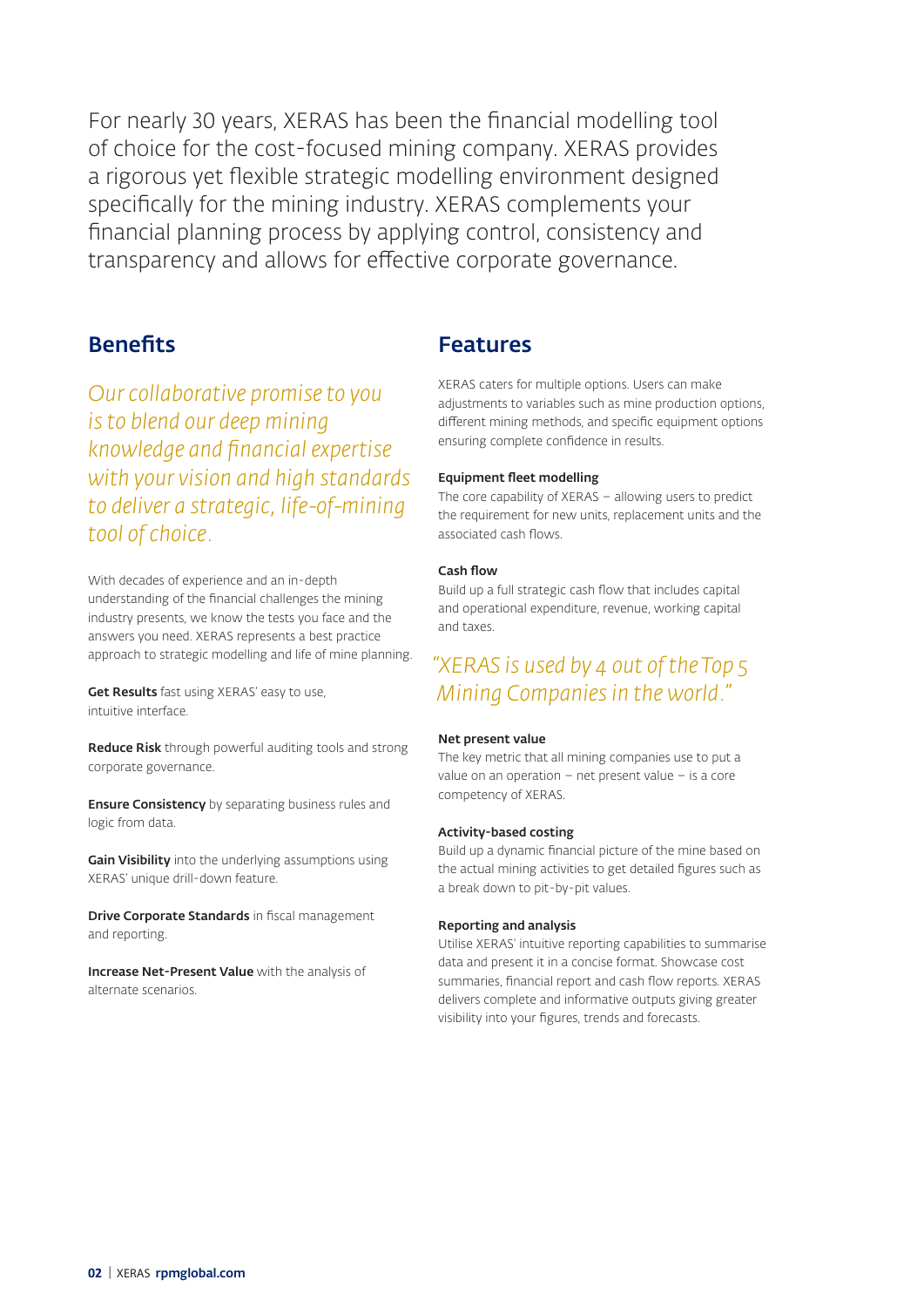# About XERAS Enterprise

For companies who operate in highly competitive environments, XERAS Enterprise delivers a competitive advantage as it creates efficiency whilst delivering increased accuracy and value. By integrating into any ERP, XERAS Enterprise delivers a visual, live forecasting environment, significantly reducing the time it takes to generate budgets and forecasts from weeks to minutes. XERAS Enterprise is the tool that provides mining companies the insight they need to proactively make informed decisions that effect change, reduce risk and positively impact the bottom line all from a single source of data that stakeholders across the business can access anytime, anywhere from any device.

# *"The benefits are obvious in terms of effort, accuracy and time saved."*

*Tier One Coal Miner*



# Enterprise Planning Framework

Enterprise integration and collaboration will deliver the operational improvements mining companies need to realise the next wave of productivity improvements. Whilst most mining companies have realised value implementing an integrated strategy in their Corporate functions, such as finance and HR, they have not extended this to their Technical Mining Operations (TMO). Consequently the TMO is a complex web of point solutions, data sources and silos that delivers complex structures and inadequate functional collaboration.

RPMGlobal's Enterprise Planning Framework (EPF) is a strategic platform that consumes and exchanges data from multiple sources including ERP, Business Intelligence (BI) tools, mine planning and command and control fleet management systems (FMS). It supports management processes, eliminates reliance on disconnected spreadsheets, individual departmental point solutions and fragmented BI technologies. Integrating the data delivers timely decisions-making as well as greater communication and visibility across the mining operations

# *"Using XERAS, we are reaping the benefits of greater consistency, visibility and control of our key operational data."*

*Tier One Coal Miner*